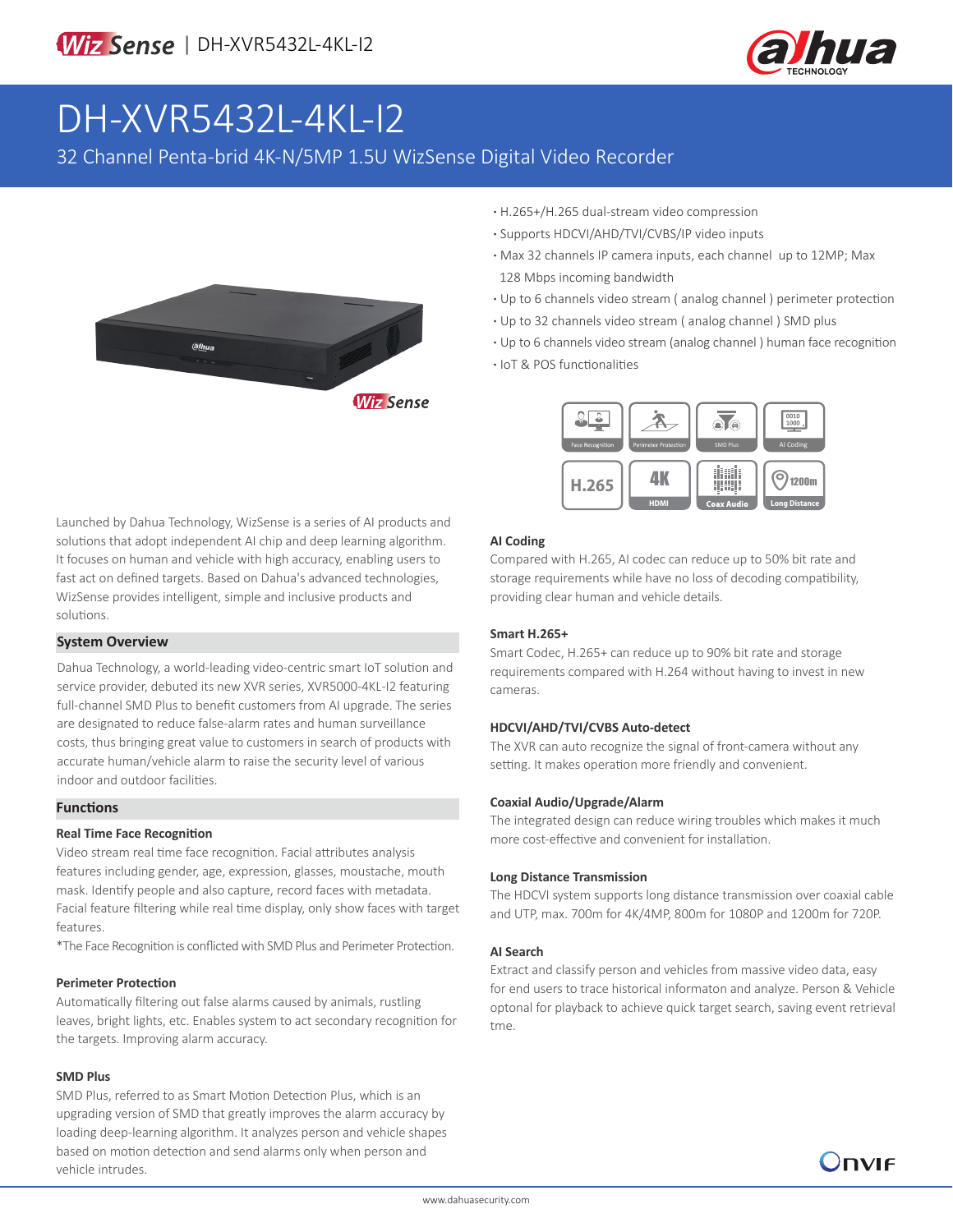# Wiz Sense | DH-XVR5432L-4KL-12

| <b>Technical Specification</b> |                                                                                                                                                                                                                     |  |  |  |
|--------------------------------|---------------------------------------------------------------------------------------------------------------------------------------------------------------------------------------------------------------------|--|--|--|
| System                         |                                                                                                                                                                                                                     |  |  |  |
| Main Processor                 | Embedded Processor                                                                                                                                                                                                  |  |  |  |
| <b>Operating System</b>        | <b>Embedded LINUX</b>                                                                                                                                                                                               |  |  |  |
| Perimeter Protection           |                                                                                                                                                                                                                     |  |  |  |
| Performance                    | 6 channels, 10 IVS for each channel                                                                                                                                                                                 |  |  |  |
| Object classification          | Human/Vehicle secondary recognition for tripwire and<br>intrusion                                                                                                                                                   |  |  |  |
| AI Search                      | Search by target classification (Human, Vehicle)                                                                                                                                                                    |  |  |  |
| Face Recognition               |                                                                                                                                                                                                                     |  |  |  |
| Performance                    | 6 channels, max 12 face pictures/sec processing                                                                                                                                                                     |  |  |  |
| Stranger Mode                  | Detect strangers' faces (not in device's face database).<br>Similarity threshold can be set manually.                                                                                                               |  |  |  |
| AI Search                      | Up to 8 target face images search at same time, similarity<br>threshold can be set for each target face image.                                                                                                      |  |  |  |
| Database Management            | Up to 10 face databases with 20,000 face images in<br>total. Name, gender, birthday, address, certificate type,<br>cerificate No., countries&regions and state can be added<br>to each face picture.                |  |  |  |
| Database Application           | Each database can be applied to video channels<br>independently.                                                                                                                                                    |  |  |  |
| Trigger Events                 | Buzzer, Voice Prompts, Email, Snapshot, Recording,<br>Alarm Out, PTZ Activation, etc.                                                                                                                               |  |  |  |
| <b>SMD Plus</b>                |                                                                                                                                                                                                                     |  |  |  |
| Performance                    | 32 channels                                                                                                                                                                                                         |  |  |  |
| AI Search                      | Search by target classification (Human, Vehicle)                                                                                                                                                                    |  |  |  |
| Video and Audio                |                                                                                                                                                                                                                     |  |  |  |
| Analog Camera Input            | 32 channels, BNC                                                                                                                                                                                                    |  |  |  |
| <b>HDCVI Camera Input</b>      | 4K, 6MP, 5MP, 4MP, 1080P@25/30fps, 720P@50/60fps,<br>720P@25/30fps                                                                                                                                                  |  |  |  |
| AHD Camera Input               | 4K, 5MP, 4MP, 3MP, 1080P@25/30, 720P@25/30fps                                                                                                                                                                       |  |  |  |
| TVI Camera Input               | 4K, 5MP, 4MP, 3MP, 1080P@25/30, 720P@25/30fps                                                                                                                                                                       |  |  |  |
| <b>CVBS Camera Input</b>       | PAL/NTSC                                                                                                                                                                                                            |  |  |  |
| IP Camera Input                | 32 channels, each channel up to 12MP                                                                                                                                                                                |  |  |  |
| Audio In/Out                   | $4/1$ , BNC                                                                                                                                                                                                         |  |  |  |
| Two-way Talk                   | 1 Mic In, 1 Mic Out, BNC                                                                                                                                                                                            |  |  |  |
| Recording                      |                                                                                                                                                                                                                     |  |  |  |
| Compression                    | AI Coding/H.265+/H.265/H.264+/H.264                                                                                                                                                                                 |  |  |  |
| Resolution                     | 4K, 6MP, 5MP, 4K-N, 4MP, 3MP, 4M-N, 1080P, 720P,<br>960H, D1, CIF                                                                                                                                                   |  |  |  |
| Record Rate                    | Main stream: All channel 4K(1fps-7fps); 6MP(1fps-<br>10fps); 5MP(1fps-12fps); 4K-N, 4MP/3MP(1fps-15fps);<br>4M-N/1080P/720P/960H/D1/CIF (1fps-25/30fps);<br>Sub steram:960H(1fps-15fps);<br>$D1/CIF(1fps-25/30fps)$ |  |  |  |
| <b>Bit Rate</b>                | 32 Kbps-6144 Kbps Per Channel                                                                                                                                                                                       |  |  |  |
| Record Mode                    | Manual, Schedule (General, Continuous), MD (Video<br>detection: Motion Detection, Video Loss, Tampering),<br>Alarm, Stop                                                                                            |  |  |  |
|                                |                                                                                                                                                                                                                     |  |  |  |

| Record Interval                    | 1-60 min (default: 60 min), Pre-record: 1 s-30 s, Post-<br>record: 10 s-300 s                                                                                                                            |  |  |  |
|------------------------------------|----------------------------------------------------------------------------------------------------------------------------------------------------------------------------------------------------------|--|--|--|
| Audio Compression                  | G.711A, G.711U, PCM                                                                                                                                                                                      |  |  |  |
| Audio Sample Rate                  | 8 KHz, 16 bit Per Channel                                                                                                                                                                                |  |  |  |
| Audio Bit Rate                     | 64 Kbps Per Channel                                                                                                                                                                                      |  |  |  |
| Display                            |                                                                                                                                                                                                          |  |  |  |
| Interface                          | 2 HDMI, 1 VGA, 1 TV                                                                                                                                                                                      |  |  |  |
| Resolution                         | HDMI: 3840 × 2160, 1920 × 1080, 1280 × 1024, 1280 ×<br>720<br>VGA: 1920 × 1080, 1280 × 1024, 1280 × 720                                                                                                  |  |  |  |
| Multi-screen Display               | 1/4/8/9/16/25/36                                                                                                                                                                                         |  |  |  |
| OSD                                | Camera title, Time, Video loss, Camera lock, Motion<br>detection, Recording                                                                                                                              |  |  |  |
| Network                            |                                                                                                                                                                                                          |  |  |  |
| Interface                          | 1 RJ-45 Port (1000 Mbps)                                                                                                                                                                                 |  |  |  |
| Network Function                   | HTTP, HTTPS, TCP/IP, IPv4/IPv6, Wi-Fi, 3G/4G, SNMP,<br>UPnP, RTSP, UDP, SMTP, NTP, DHCP, DNS, IP Filter,<br>PPPoE, DDNS, FTP, Alarm Server, P2P, IP Search (Supports<br>Dahua IP camera, DVR, NVS, etc.) |  |  |  |
| Max. User Access                   | 128 users                                                                                                                                                                                                |  |  |  |
| Smart Phone                        | iPhone, iPad, Android                                                                                                                                                                                    |  |  |  |
| Interoperability                   | ONVIF 16.12, CGI Conformant                                                                                                                                                                              |  |  |  |
| Video Detection and Alarm          |                                                                                                                                                                                                          |  |  |  |
| Trigger Events                     | Recording, PTZ, Tour, Video Push, Email, FTP, Snapshot,<br><b>Buzzer and Screen Tips</b>                                                                                                                 |  |  |  |
| Video Detection                    | Motion Detection, MD Zones: 396 (22 × 18), Video Loss,<br>Tampering and Diagnosis                                                                                                                        |  |  |  |
| Alarm input                        | 16                                                                                                                                                                                                       |  |  |  |
| Relay Output                       | 6                                                                                                                                                                                                        |  |  |  |
| Playback and Backup                |                                                                                                                                                                                                          |  |  |  |
| Playback                           | 1/4/9/16                                                                                                                                                                                                 |  |  |  |
| Search Mode                        | Time /Date, Alarm, MD and Exact Search (accurate to<br>second)                                                                                                                                           |  |  |  |
| Playback Function                  | Play, Pause, Stop, Rewind, Fast play, Slow Play, Next<br>File, Previous File, Next Camera, Previous Camera, Full<br>Screen, Repeat, Shuffle, Backup Selection, Digital Zoom                              |  |  |  |
| Backup Mode                        | USB Device/Network                                                                                                                                                                                       |  |  |  |
| Storage                            |                                                                                                                                                                                                          |  |  |  |
| Internal HDD                       | 4 SATA Ports, up to 10TB capacity for each disk                                                                                                                                                          |  |  |  |
| eSATA                              | 1 Port                                                                                                                                                                                                   |  |  |  |
| Auxiliary Interface                |                                                                                                                                                                                                          |  |  |  |
| USB                                | 3 USB Ports (1 USB 2.0, 2 USB 3.0)                                                                                                                                                                       |  |  |  |
| RS485                              | 1 Port, for PTZ Control                                                                                                                                                                                  |  |  |  |
| RS232                              | 1 Port, For PC Communication & Keyboard                                                                                                                                                                  |  |  |  |
| Electrical                         |                                                                                                                                                                                                          |  |  |  |
| Power Supply                       | AC100V-240V, 50/60Hz                                                                                                                                                                                     |  |  |  |
| Power Consumption<br>(Without HDD) | $30W$                                                                                                                                                                                                    |  |  |  |